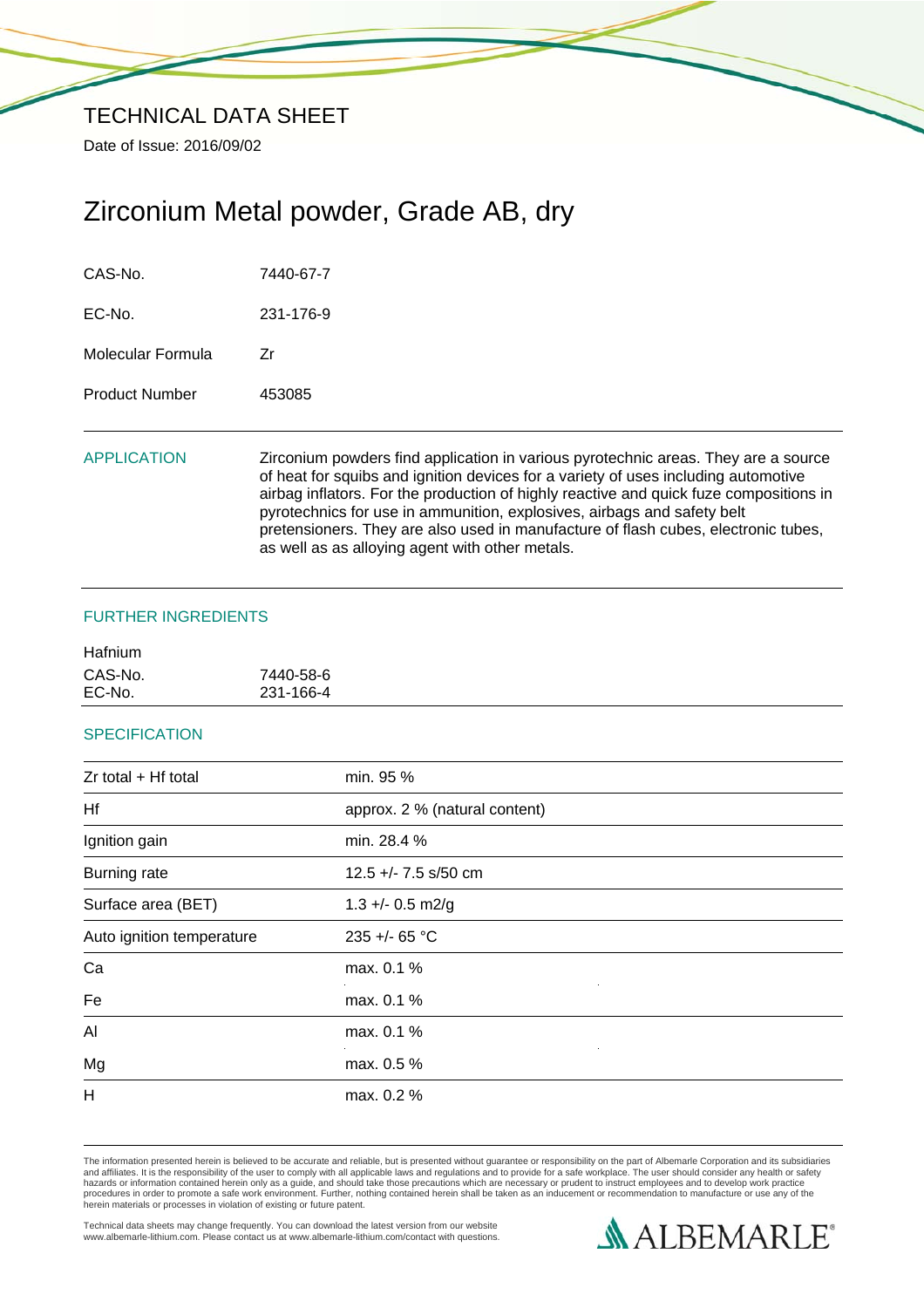| Average particle size (Blaine) | $1.9 + - 0.4$ µm      |
|--------------------------------|-----------------------|
| Particle size (by sieving)     | max. 99.9 % $<$ 45 µm |

### **Particle size distribution (laser granulometer)**

| particle size | % less than |
|---------------|-------------|
| $12 \mu m$    | 100         |
| $7 \mu m$     | $94 - 100$  |
| $3 \mu m$     | $75 - 94$   |
| $0.75 \mu m$  | $0 - 15$    |
|               |             |

# METHOD OF ANALYSIS

Determination of ignition gain, particle size distribution, average particle size, specific surface area (BET), combustion properties, gravimetric analysis of zirconium, spectrometric determination of impurities. For specific information on our standard methods of testing see the special metals sales program.

#### PHYSICAL PROPERTIES

| Appearance                               | powder                            |
|------------------------------------------|-----------------------------------|
| Color                                    | dark grav                         |
| Melting point/ range                     | 1,852 °C                          |
| Boiling point/boiling<br>range           | 3,577 °C                          |
| Density                                  | 6.5 g/cm3 at 20 $^{\circ}$ C      |
| <b>Bulk density</b>                      | 1,200 - 2,300 kg/m3               |
| Water solubility                         | (practically insoluble)           |
| <b>Additional Physical</b><br>Properties | Delivery Form: packed under argon |

The information presented herein is believed to be accurate and reliable, but is presented without guarantee or responsibility on the part of Albemarle Corporation and its subsidiaries<br>and affiliates. It is the responsibil

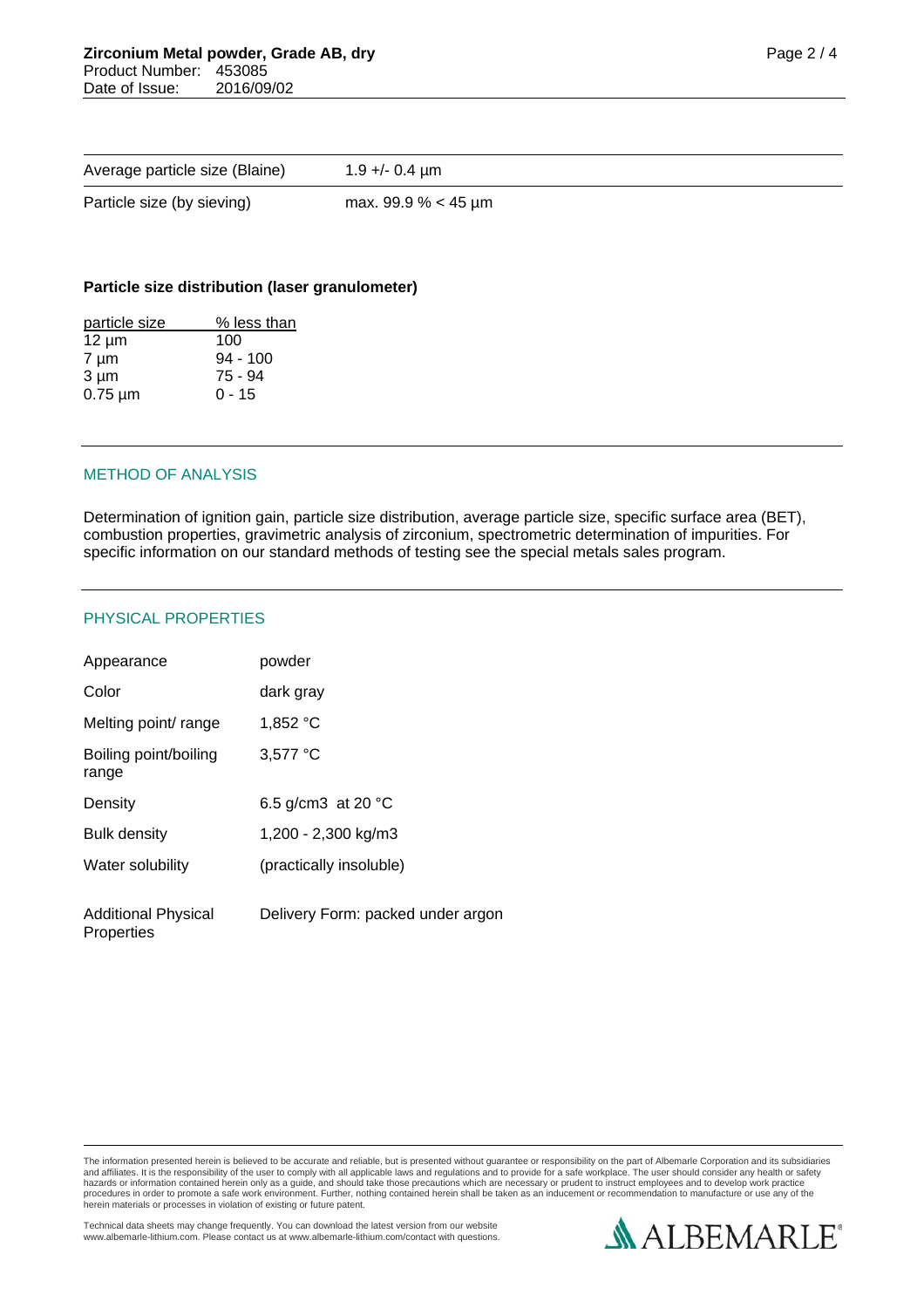### HANDLING & STORAGE

Handling Highly flammable solid. Dust explosion hazard.

An ultra-fine, high-grade zirconium powder which ignites very easily and burns extremely rapidly at white heat. Zirconium metal powder is fairly inert to most chemical reagents, but at elevated temperatures is attacked by oxidizing agents and acids. Zirconium powder is attacked by cold acid fluoride solutions.

Keep away from flames, sparks and heat sources. Use ground connected metallic apparatus to avoid sudden ignition by electrostatic discharge. Self ignition is possible. Vacuum drying of suspensions is not recommended. Wear gloves, a face shield or safety goggles. In case of fire cover with dry sand or dry chemical/dolomite (powdered limestone). Never extinguish with water, carbon dioxide, or halocarbon.

See our safety data sheet and special precautionary advice for more information on safety.

Storage Store in tightly closed containers.

# TRANSPORT & PACKAGING

UN number 2008

| <b>ADR</b>  | <b>Class: 4.2</b> | PG: I | Label: 4.2 |
|-------------|-------------------|-------|------------|
| <b>RID</b>  | <b>Class: 4.2</b> | PG: I | Label: 4.2 |
| <b>IMDG</b> | <b>Class: 4.2</b> | PG: I | Label: 4.2 |
| IATA C      | <b>Class: 4.2</b> |       |            |
| IATA P      | <b>Class: 4.2</b> |       |            |

Hazard pictograms



Signal Word Danger H&P Phrases See Safety Data Sheet Labelling The labelling is according to EU-GHS classification ((EG) 1272/2008) and may vary

The information presented herein is believed to be accurate and reliable, but is presented without guarantee or responsibility on the part of Albemarle Corporation and its subsidiaries<br>and affiliates. It is the responsibil hazards or information contained herein only as a guide, and should take those precautions which are necessary or prudent to instruct employees and to develop work practice<br>procedures in order to promote a safe work enviro